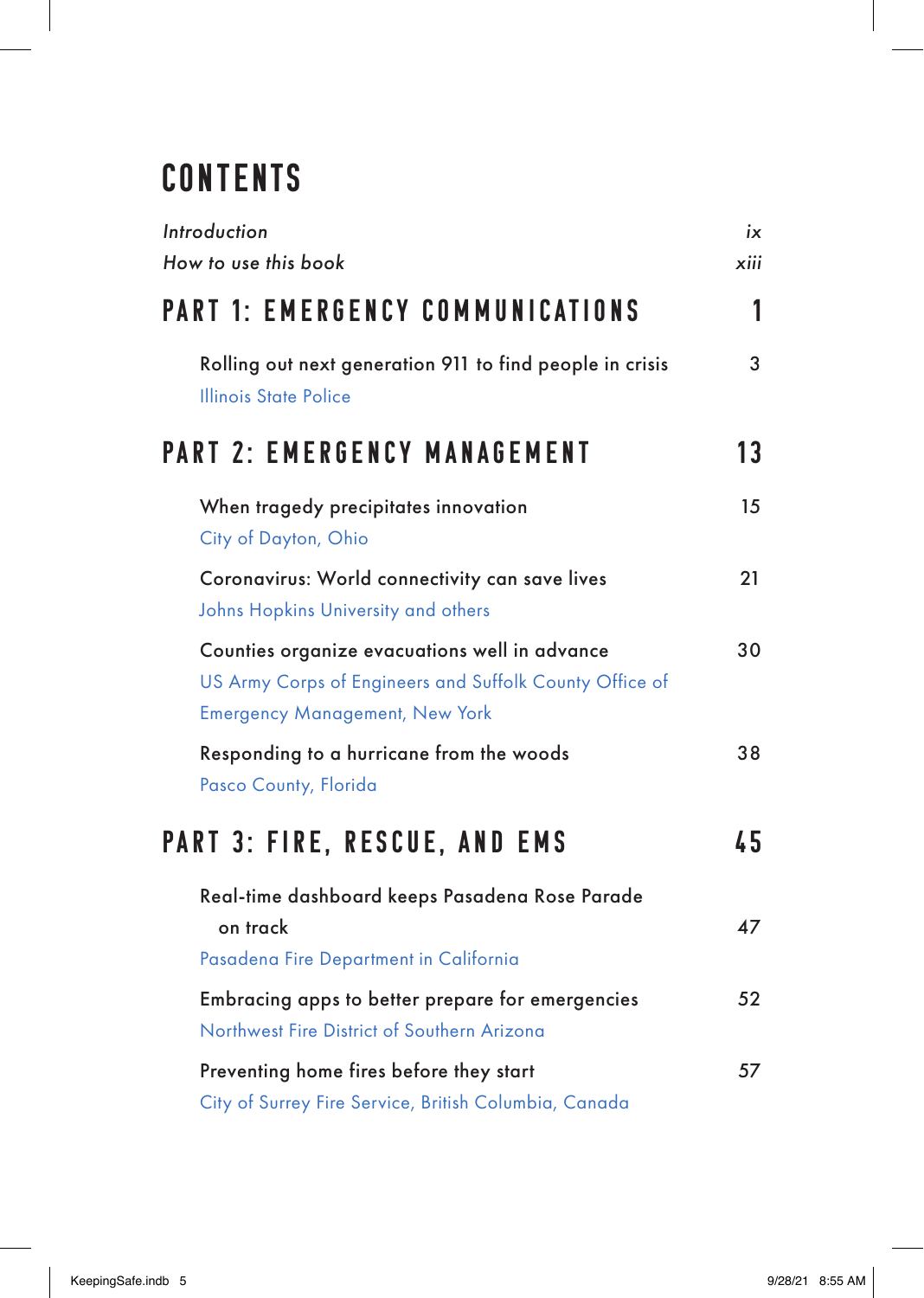| COVID-19: Firefighters turn to apps, maps, and<br>dashboards                                                               | 63  |
|----------------------------------------------------------------------------------------------------------------------------|-----|
| <b>International Association of Fire Chiefs</b>                                                                            |     |
| <b>PART 4: HOMELAND SECURITY</b>                                                                                           | 69  |
| Sharing data and configurable apps to aid public safety<br>Portugal Ministry of Internal Administration                    | 71  |
| Increasing security for the NCAA Final Four<br>Championship<br>San Antonio Fire Department in Texas                        | 76  |
| Improving coastal policing with a real-time big data<br>system<br><b>Argentine Coast Guard</b>                             | 82  |
| Police adopt digital apps to secure the state fair<br><b>Illinois State Police</b>                                         | 86  |
| PART 5: HUMANITARIAN ASSISTANCE                                                                                            | 93  |
| Relief workers rely on drone imagery to help a refugee<br>camp<br>International Organization for Migration                 | 95  |
| <b>PART 6: LAW ENFORCEMENT</b>                                                                                             | 103 |
| Police save time and money with field data<br>collection efficiency<br>Redlands Police Department in California            | 105 |
| Apps help provide targeted assistance to homeless<br>populations<br>San Bernardino County Sheriff's Department, California | 109 |